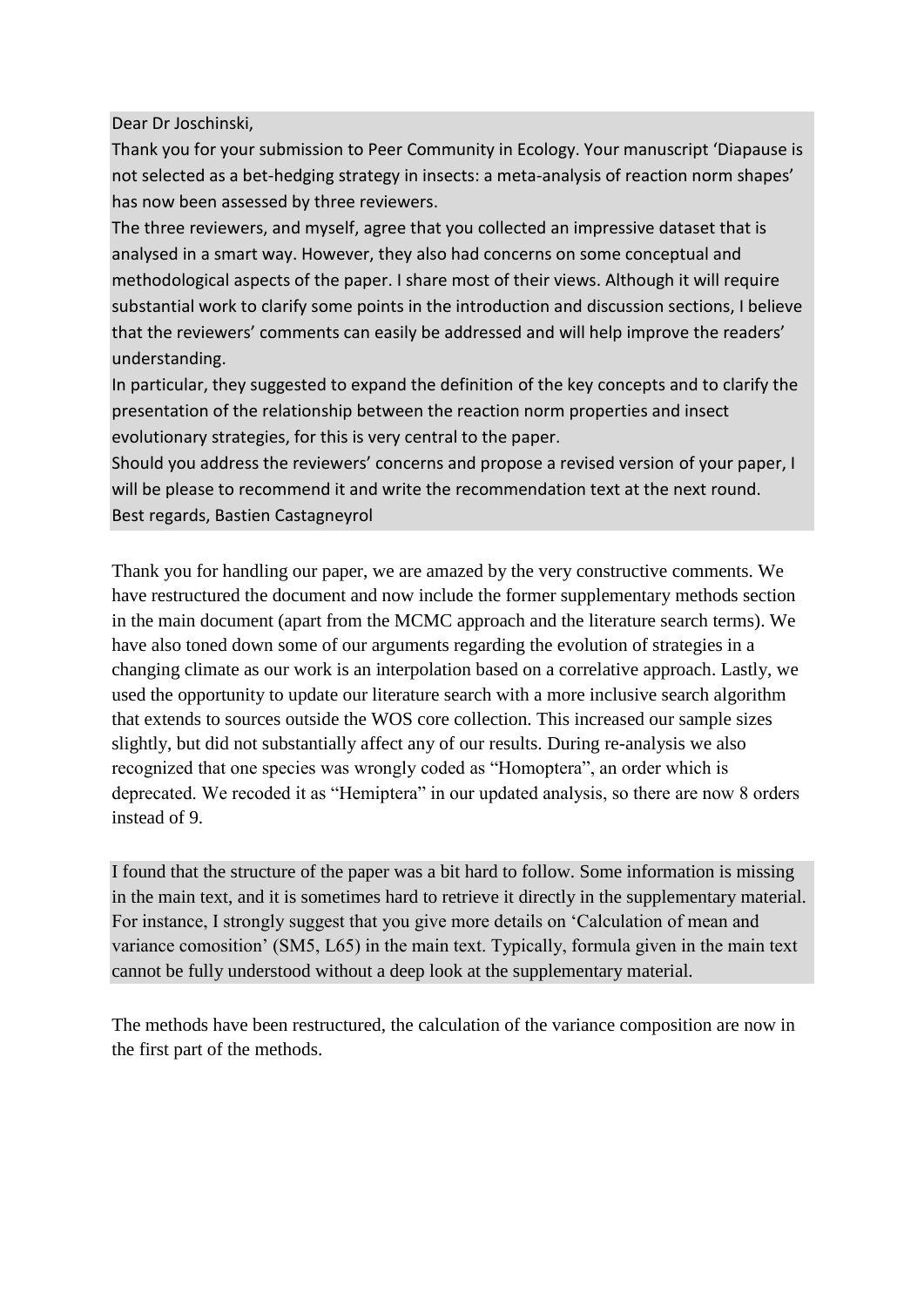I would like to commend you for your accurate reporting on the different steps of the metaanalysis. I did appreciate very much the sensitivity analysis consisting in re-running the models with different thresholds for winter onset. However, a couple of additional tests/metrics could have been provided to evaluate the publication bias and level of consistencies among studies (see e.g. Q5, Q8 in Nakagawa et al. BMC Biology (2017) 15:18, DOI 10.1186/s12915-017-0357-7). But this is probably fine at present.

Thank you for recommending the article by Nakagawa, it is a really useful checklist. The level of consistency (I²) is based on the individual variances of each effect size estimate. Our estimation of the effect size variation is quite coarse due to the difficult data structure, so we can only provide a credible interval via the MCMC method. There were multiple cases in which the MCMC provided credible intervals close to zero, which is quite unrealistic but related to the scarce data. We thus do not feel confident enough in the variance estimation methods to provide I² values. It is in any case problematic to provide partial I² values for the multiply nested data structure, as N is only 8 on the level of insect order, 1-16 on the species level, and in multiple cases only 4 on the population level, so variance estimates are likely inaccurate.

The difficulties in providing variance estimates make it also impossible to provide accurate funnel plots of effect sizes vs. variances. We have attached funnel plots of model residuals (residuals because our meta-regression involves moderators) vs. precision, quite similar to Fig. 6b in Nakagawa et al. to this letter, but they have to be taken with a pinch of salt due to the difficulties mentioned above. We find no obvious evidence of publication bias in these plots, though formal testing is not possible.

In response to reviewer 1 we also provide plots of effect sizes versus year now (S7). Changes in effect sizes over time are often seen as evidence for publication bias (e.g. Jennions & Møller, [https://doi.org/10.1098/rspb.2001.1832\)](https://doi.org/10.1098/rspb.2001.1832). Again, we do not see any such relationship.

On climatic data (SM5, L153) – I am surprised that you could not use the mean temperature directly. The actual daily mean can differ from the difference between the min and max if the distribution is skewed.

We did indeed use mean temperature directly in earlier approaches. However, there were only 9,000 eligible climate stations with mean temperature data (1.0 million months), compared to the 26,804 stations (10.99 million months) we have now. We think that the large increase in sample sizes makes up for the small decrease in precision.

I would not have disregarded study ID as a random factor, for it accounts for multiple datapoints stemming from the same original paper. Likewise, it can be a concern if multiple study cases from the same researcher·s are confounded with the 'Species' random factor. I would be curious to see whether the results would have been different, should you keep these random factors.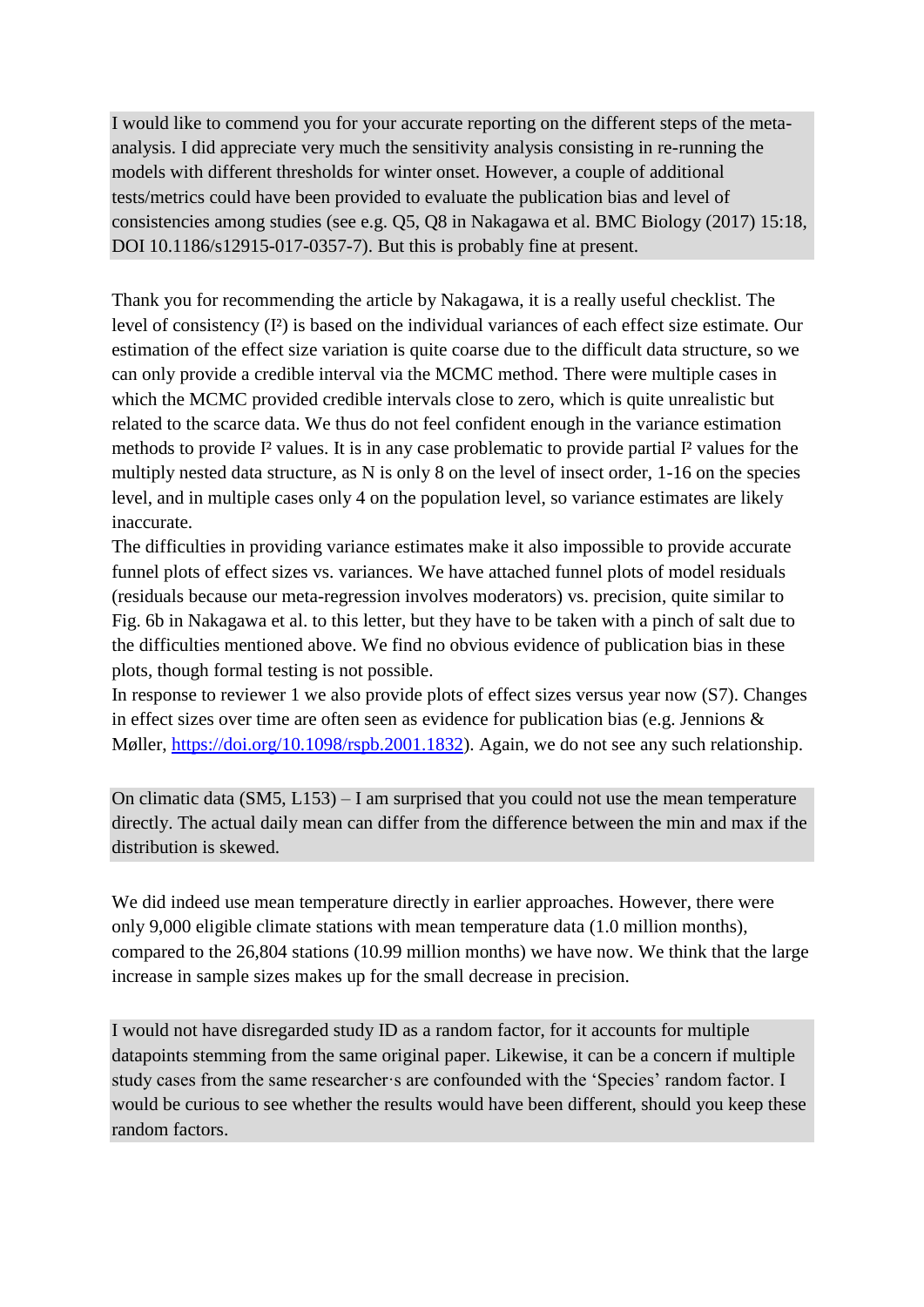The terms "study" and "ID" are statistically nearly the same, because most studies picked a unique species. In other words, the random term species also accounts for multiple datapoints from (mostly) the same paper. If both ID and species are included in the model, the ID term therefore explains zero variance and the estimates equal those of a model with species only. Including both terms is, strictly speaking, also not correct, because the studies by Kimura used multiple Drosophila species (S1). In these cases the nesting is reversed (species nested in ID), making an awkward random structure for a small subset of the studies that becomes difficult to resolve.

One could, of course, use ID as alternative random term (leaving species out), but that would focus more on the differences among researchers than the biologically more relevant differences among species. The parameters would also only deviate slightly. For example, in the model of day length vs. latitude, the parameter estimates change from an intercept of 6.9876 to 6.9433, and from a slope of 0.1618 to 0.1616 (48.48 min/5°N). The alternative models and their results are now in the R script that is available at GitHub and will be part of the data package to be uploaded to DataDryad.

In the results section, it is not completely clear what is the effect size (slope?) and what is the criterion you used to tell that the observed effects are small vs. large.

The most common effect sizes describe differences between treatment and control (Cohen's d, log-odds ratios), and there are generally agreed benchmarks what constitutes small vs. large effects. Our meta-analysis is, however, a meta-regression, and we used custom-made effect sizes, i.e. mean diapause timing and variance composition. Knowing that the overall mean diapause is on day 242 is not helpful at all - What matters is how it changes with latitude and mean winter onset. Thus we indicate  $\mathbb{R}^2$  values, and discuss whether the change in effect sizes with climate variables is sufficient. To avoid confusion, we have restructured the methods section, and now name the first section "Rationale and effect size calculation". In addition, we name the effect sizes once more in line 115.

Several information is missing in the figure or figure captions. In particular Fig. 1 (see reviewers' comments), but also Fig. 2 (colour scale) and Fig. 3 (see reviewers' comments)

Thank you for pointing this out. We have addressed the reviewers' comments, and added a colour scale to Fig. 2.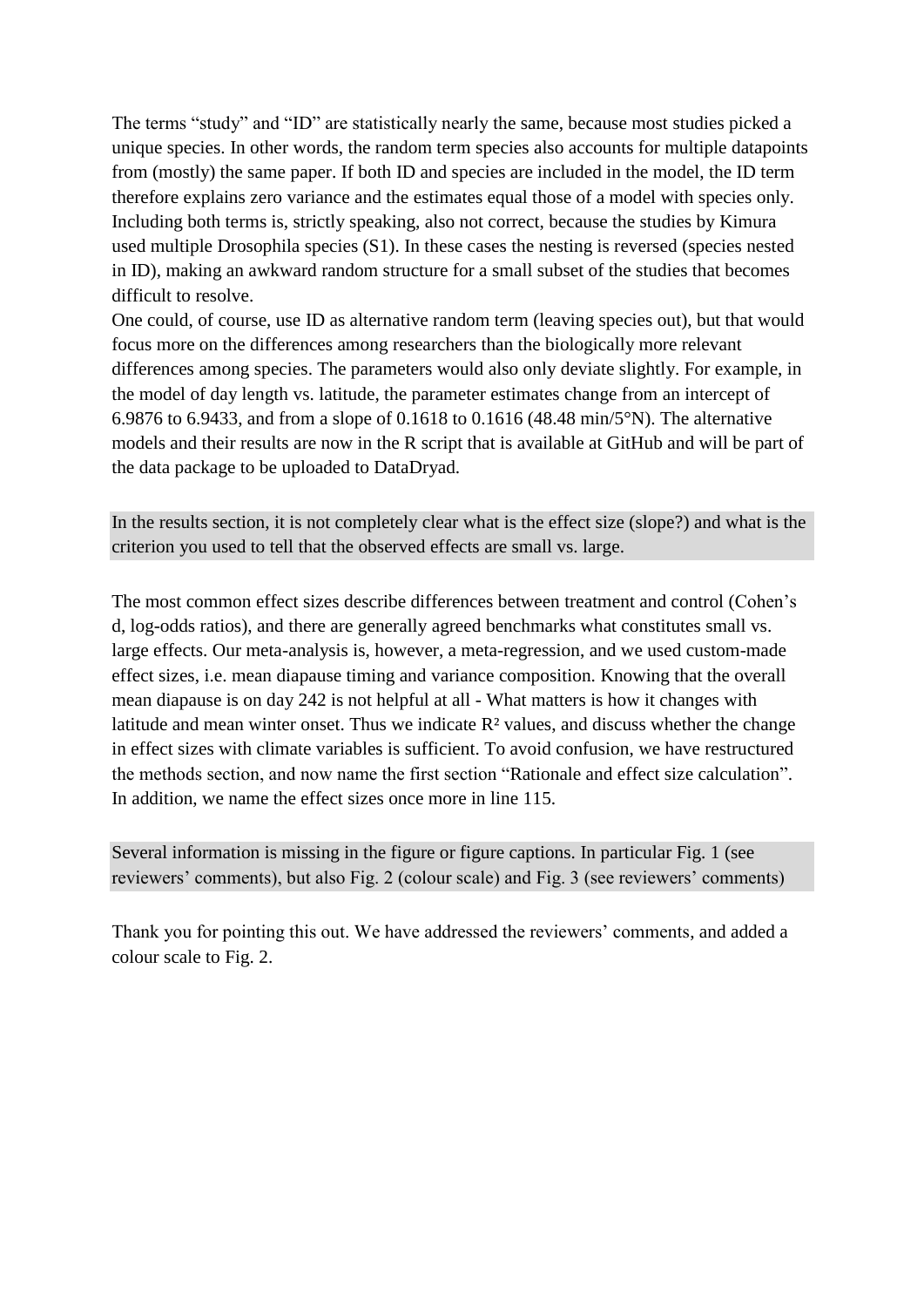# **Reviewer 1:**

I don't think that you can test the evolvability of evolutionary strategies by correlating the reaction norm properties with environmental conditions (lines 65:67). What you can test is whether plasticity and/or bet hedging strategies are more/less present in different environmental conditions. Thus, you should rephrase this line of thought throughout the manuscript.

Yes, we agree. We have rephrased this throughout the manuscript (e.g. line 42, 54, 393), except where we clearly indicate the speculative nature of such a statement (line 32)

I cannot understand clearly what the authors mean by the below text and the corresponding fig 1 (lines 58 to 63). Specifically, I cannot understand, using the author's definition, how a flat reaction norm can represent diversified bet-hedging (as the fitness cost should be spread among offspring, so there should be variance within reaction norm)? why does the sum of allocation of both variances represent whether the development is flexible or fixed? and figure C in general. Since this is a crucial part for the study, it would be important to explain a bit more clearly what the authors mean by each partioning of the mean and variance composition. "the strategies can be conveniently separated by studying mean and variance composition of reaction norms (Fig.1A), as the strategies then form the extremes of a threedimensional continuum (Joschinski & Bonte, 2019): the allocation of variance within vs among environments represents a continuum of diversified bet-hedging and phenotypic plasticity (Fig. 1B, x-axis), their sum fixed vs flexible development (y-axis) and the mean trade-off between arithmetic mean optimization and conservative bet-hedging (Fig. 1C)."

We agree that the principles are quite difficult, that is why we have published them in a separate manuscript (the main point is that a flat reaction norm at 50% ensures equal production of both offspring types, and hence may constitute diversified bet-hedging). We now have moved all explanations to the methods, leaving only this sentence (lines 56-61): "the strategies can be conveniently separated by correlating the reaction norm shape with climatic conditions (Joschinski & Bonte, 2019): The variance composition, i.e. the ratio of variance among environments vs. variance among the offspring, determines the degree of diversified bet-hedging and plasticity, while the reaction norm mean determines the distinction among conservative bet-hedging and arithmetic mean optimization (see methods, Fig. 1). "

In the methods we discuss the calculations further, and provide all equations that were in the supplementary material before. We have also updated the other preprint, so the rationale should be clearer now.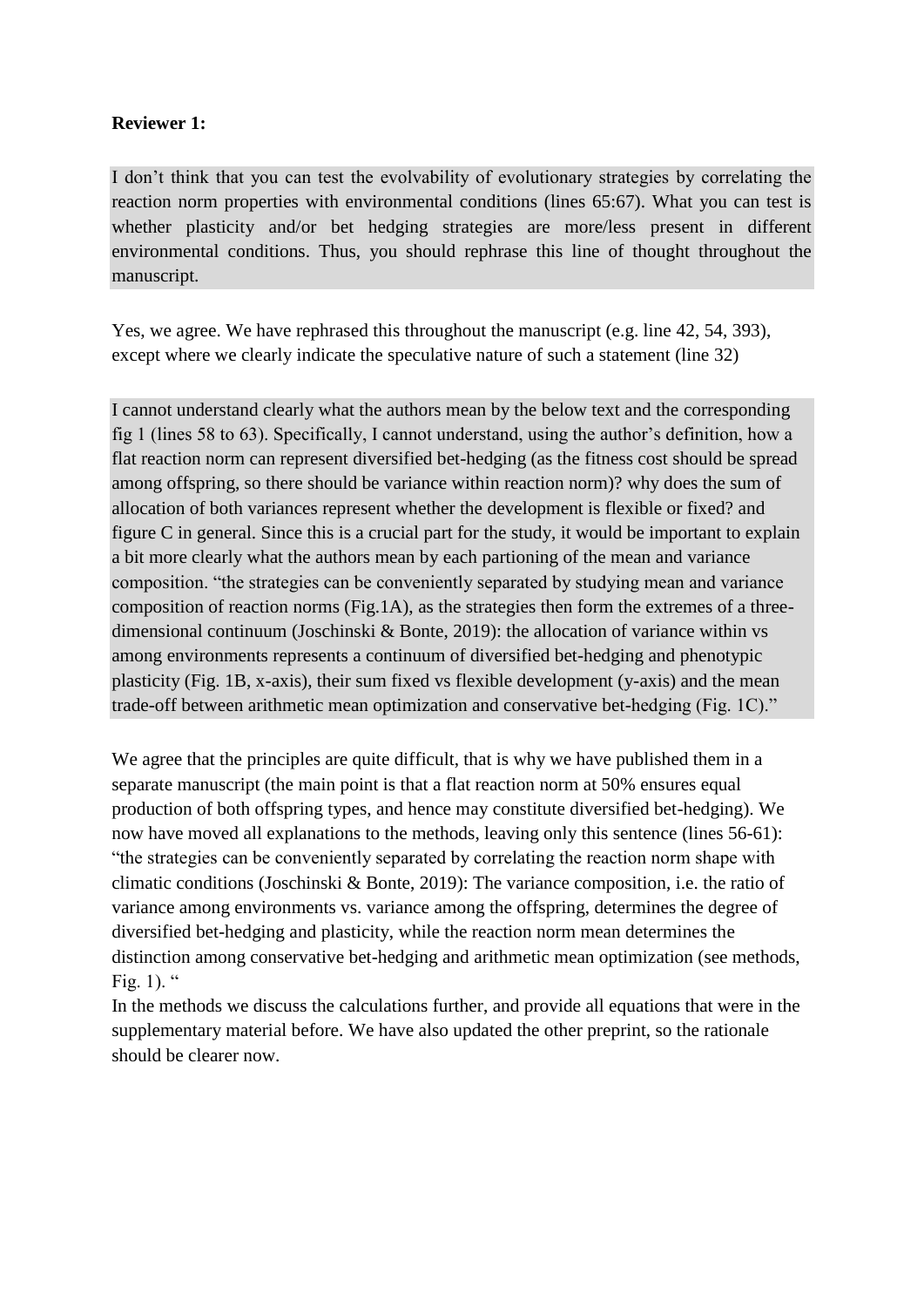Figure 1 is almost a copy (including the legend) from the paper "Trans-generational plasticity and bet-hedging: a common eco-evolutionary framework of utter relevance for climate change adaptation." (https://ecoevorxiv.org/trg34/). The figure from the other paper is slightly clearer as the few changes that were done were to remove 3 of the plots on fig 1B and changing them from place. You should either give credit or create a new figure.

We changed the figure legend to indicate that the figure is explained in more detail in our other preprint. The figure in the other paper has also been changed to a triangular shape, because we think that this presentation reflects the relationship more accurately.

As the studies that you used encompass a large number of years (1977 to 2017) and you are trying to test winter predictability and winter onset, I find it weird that you do not use climacteric conditions from the years from where those studies were performed (or at least closer to those). Alternatively, you could use year as a random factor in your models. My point is that the climacteric conditions have been changing the past 30 years, and so the climacteric conditions for the earlier studies might not be correctly reflected in the current conditions, which may be, for example, one of the causes that leads to the weak correlation observed.

This is a valid point. But the analysis suggested here is quite difficult due to the way the data was aggregated, it would require 34 separate analyses, or one per publication year. Including year as random factor in the analysis, on the other hand, is definitely possible. We tried this (it is now included in the R scripts), but the random term explained very little variance and did not noticeably change the results. For example, the estimate of critical day length change with latitude did not change at all, whereas that of mean diapause timing vs. mean winter onset changed from -1.8763 to -1.8671. To keep the analysis simpler, we do not include year as random term in the final analysis, but instead show a plot of estimate changes with publication year in the supplementary information S7.

Lines 88:95 – I think that you should rephrase this part highlighting the biological questions that you are trying to answer and removing the more methodological part, the latter can be specified in the material and methods.

We agree and we rephrased them.

L97 – Again, I don't think you can talk about adaptation in this study.

We rephrased the subheading.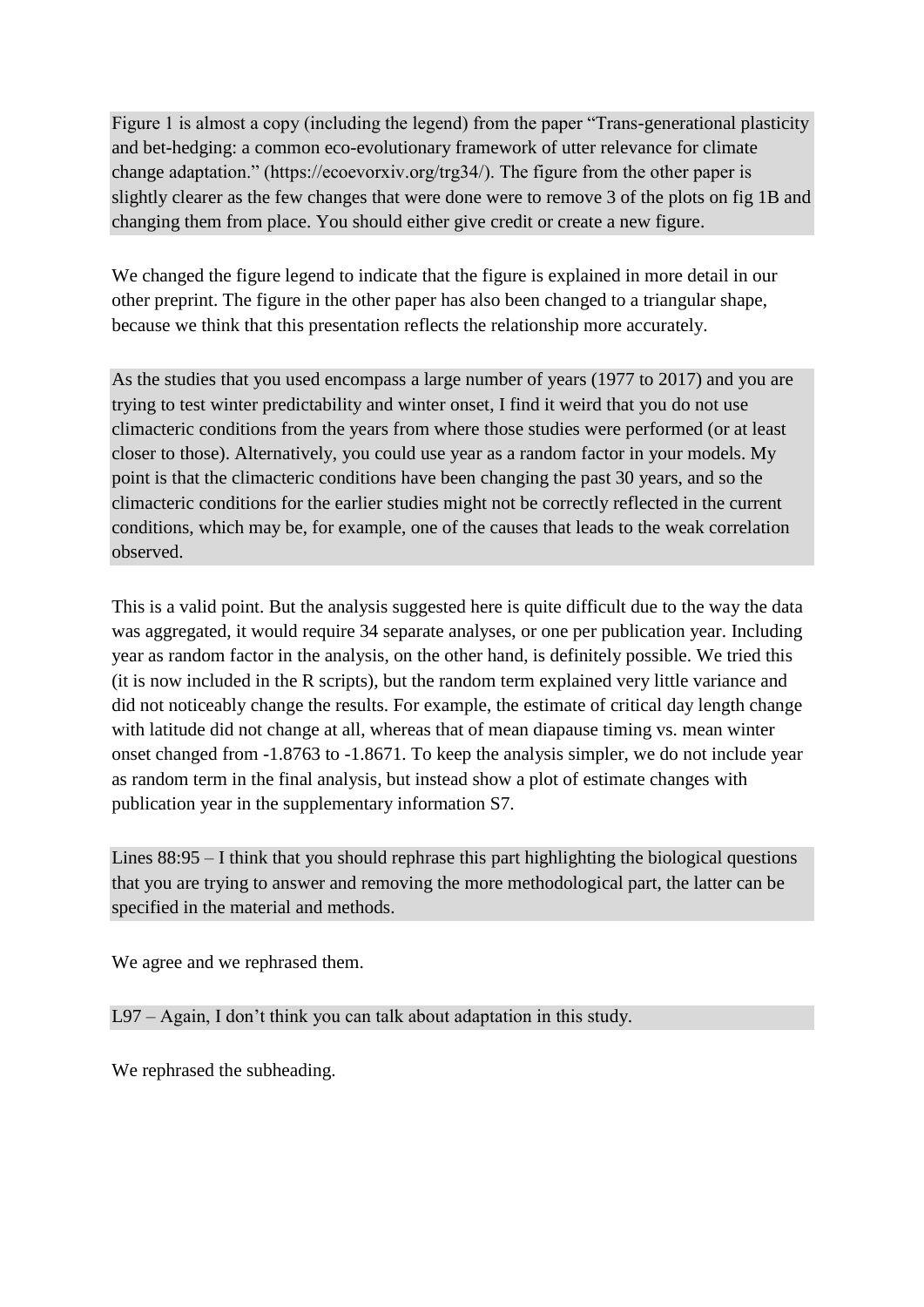Line 102: You should explain what is the biological meaning of the inflection point of the reaction norm, why it is important and why it should change with latitude.

We replaced "inflection point" by "critical day length" throughout the manuscript, and now explain the critical day length in the introduction (line 68), methods (line 113) and results and discussion (line 281).

Section Evolutionary potential in a changing climate  $-I$  would either remove this whole section or completely reformulate it so that it reflects what you are actually testing: whether the frequency of different strategies is more or less prevalent under different environmental conditions.

We agree that this section overstated our confidence in predictions about future evolution, but we maintain that our correlative analysis may provide information about future evolutionary change. We added a few sentences about the uncertainty inherent in this approach in this paragraph (line 382), as well as at the end of the discussion (line 408). We are also more careful now in the interpretation of the main results (line 348-349, 364-365).

Line 83 (supplementary information, material and methods section)– why does the "e" represent the axis mean if it's the inflection point of the reaction norm?

This section has been restructured and rephrased, so it should be clearer now. "e" is technically the inflection point, not the mean, but it determines mean diapause timing.

Whenever specifying formulas (legend fig 1, material and methods and supplementary information), please indicate always what each letter means, and in the formulas what each estimated value is (e.g. in material and methods, it is not indicated what is r and s, in the legend of fig 1 what are the symbols within each formula).

We now provide the equations directly in the methods section, and explain all terms.

## L30: it instead of they .

"they" has been replaced by "such phenological shifts" (line 29).

#### L43: should define pleiotropy

We decided to remove this sentence, as it did not quite fit to the paragraph.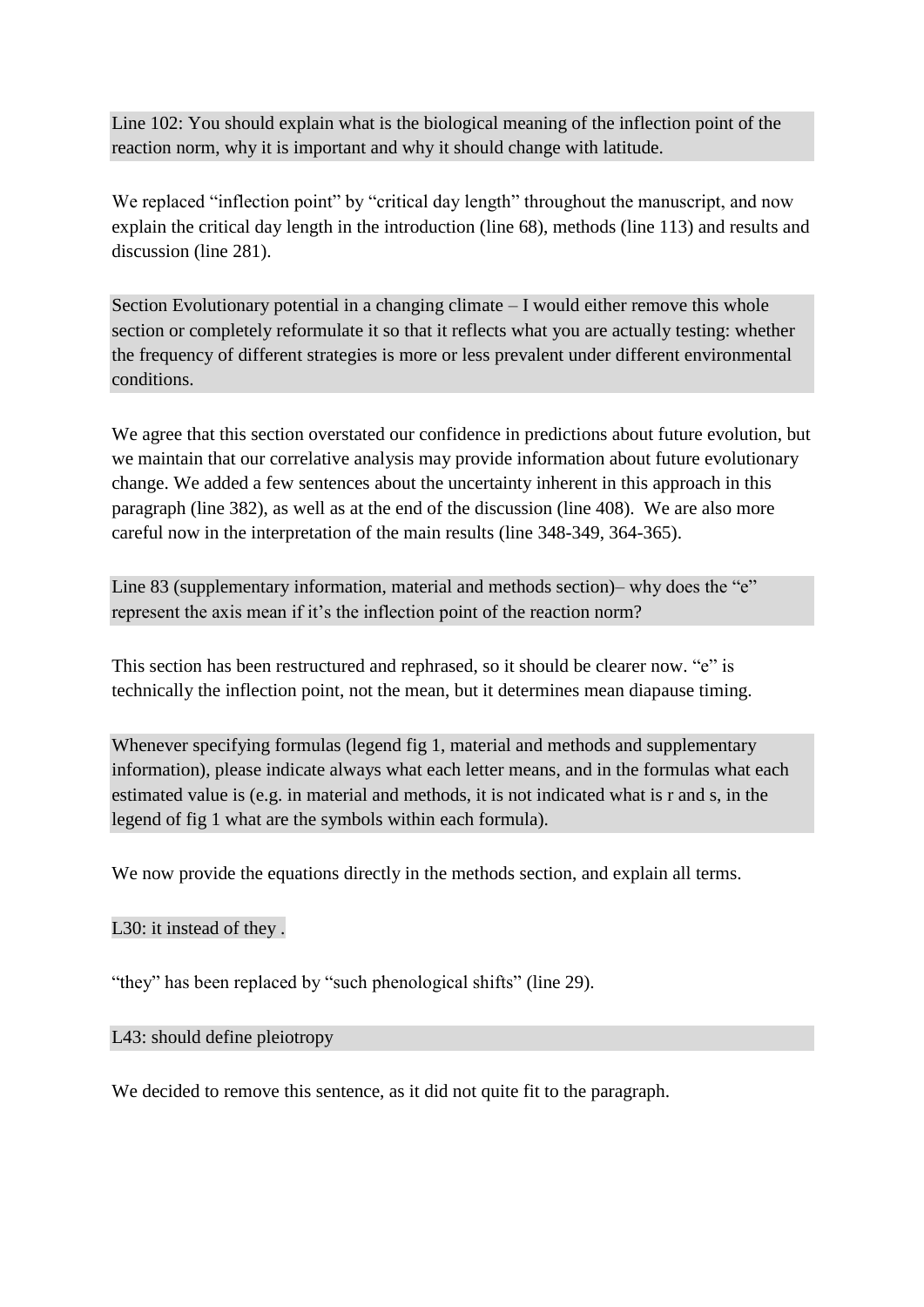#### L44:46 - Why would it provide information about the evolvability of phenological traits?

We rephrased that sentence (lines 41-44), so that it now reads:

"A longitudinal analysis about adaptation of phenology in the past, across species and habitats, may however identify potential evolutionary constraints that could also impede adaptation to a changing climate."

L47 - Since you have not stated what are the main causes of biodiversity loss, due to climate change up until this sentence, I think that the beginning may be a bit cryptic.

We now introduce temperature changes in the first line of the introduction (Line 19).

L50: you seem to state only 3 strategies: mean timing, phenotypic plasticity and bet hedging. By the way there are changes on the mean timing of what? (phenology?)

Yes, indeed. We changed the sentence to "three general strategies" (line 48).

L87: What are the other two-axes?

This sentence has been removed.

L98: It would be important (maybe in material and methods section) to explain why your 4 days length treatments are important

Yes, this is now done (line 138-139).

L134 – What are julian days?

We changed the wording to ordinal days (i.e. conversion of March  $3<sup>rd</sup>$  -> day 62) throughout the manuscript

L160 – You should cite Joschinski &Bonte, 2019 here

Yes, that would have been needed. We decided to remove the whole paragraph instead, as we think it does not add to the storyline.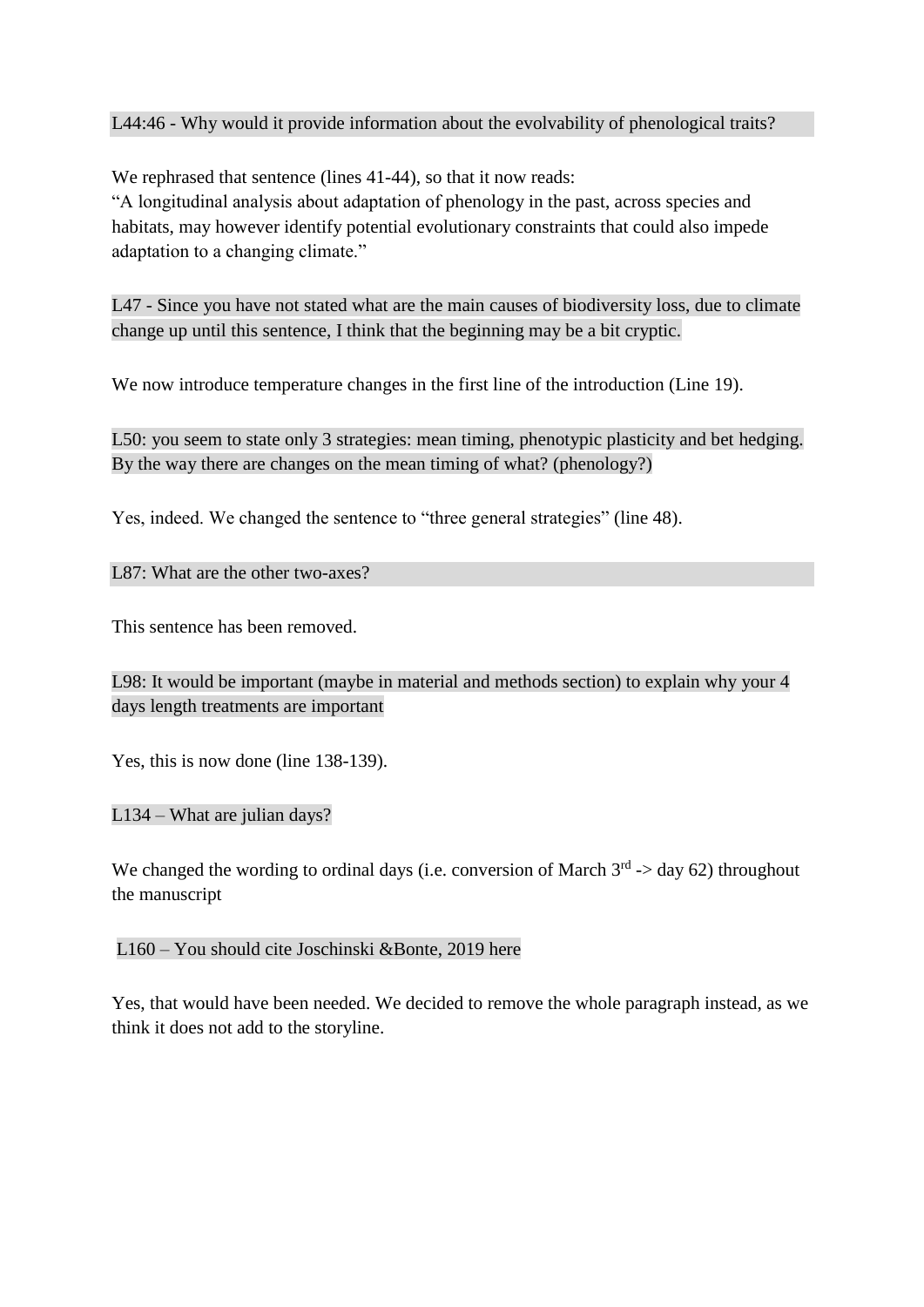Figure 2: as a complement (maybe a sup figure) it would be important to see the distribution of the standard deviation with all the points, to at least have an idea of the fraction of points that had standard deviation higher than 30.

The climate stations with extremely large standard deviation were mostly stations with insufficient data, or stations from high latitudes were temperature fluctuates already in midsummer around the threshold temperature of 10°C. We decided to remove those climate stations (4.2% of all stations), as they were not reliable. These stations were not close to the sampling locations, so the results remain unaffected by the removal. We indicated the changes in the methods section (lines 211-213).

Figure 3 is missing the sub-figures identification.

The labels A,B,C,D have been added to the figure.

L130: It should read: "The legend indicates the different orders and in parenthesis is the number of reaction norms per order."

Done as suggested.

#### **Reviewer 2:**

I have no major issues with the manuscript. Some minor comments: Figure 3: A, B, C, D missing in the panels

The labels A,B,C,D have been added to the figure.

Figure 3-top right panel: provide units

Done as suggested.

Line 134: technically ordinal days, not Julian

We changed the wording to ordinal days (i.e. conversion of March  $3<sup>rd</sup>$  -> day 62) throughout the manuscript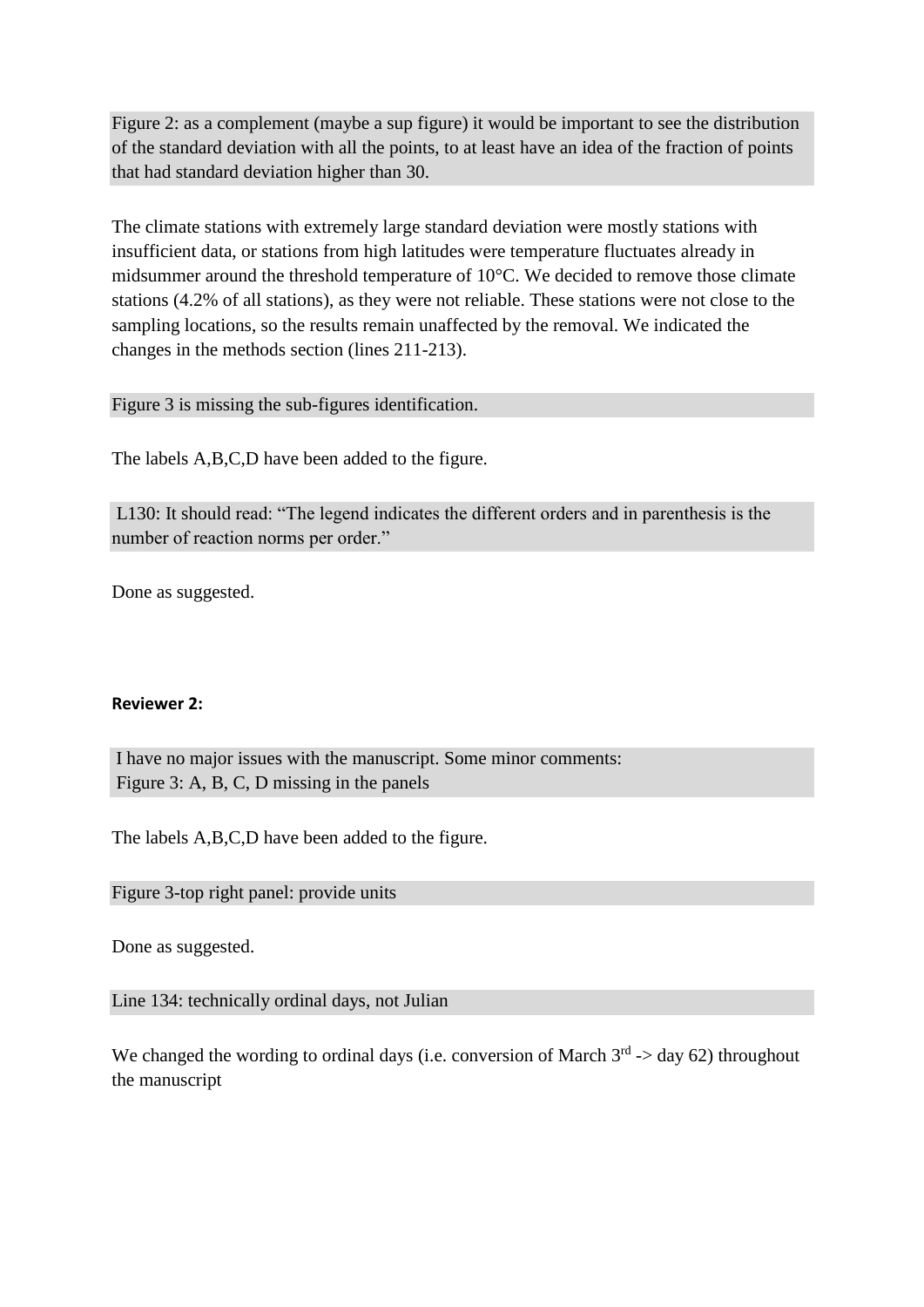Line 50: Where is the fourth strategy?

We originally counted conservative and diversified bet-hedging as separate strategies. We now changed the sentence to "three general strategies".

Line 65: one instead of on

Done as suggested

Line 133: also temperature increase?

This sentence was misleading. We changed it to "the correlated temperature drop *in autumn* imposes selection" (line 314). Rises in temperature may move the timing of the temperature drop, but our point is that it is the onset of winter (not the day length) that imposes selection

Figure S2: y-axis unit (hour)

Done as suggested

Figure S3: y-axis unit (ordinal)

Done as suggested

Day length predictability: the higher the SD, the less the predictability. Better write clearly.

We simply call it standard deviation in winter onset in the figure legend now.

Concepts of phenotypic plasticity, bet-hedging (both risk spreading and conservative), and reaction norms can be elaborated more for better understanding of the readers.

We point now more clearly to the other preprint, where the concepts are explained with an example, and we hope that the restructuring of the methods makes the points clearer.

Unfortunately, most studies are concentrated in northern latitude. Had the cases in the southern latitude or near the equator (representing hotter and drier condition) be added, the story could have been interesting.

Yes, this is really unfortunate. We updated our search and expanded it to the Scielo database, as well as to the Russian and the Korean Web of Science databases, in the hope of finding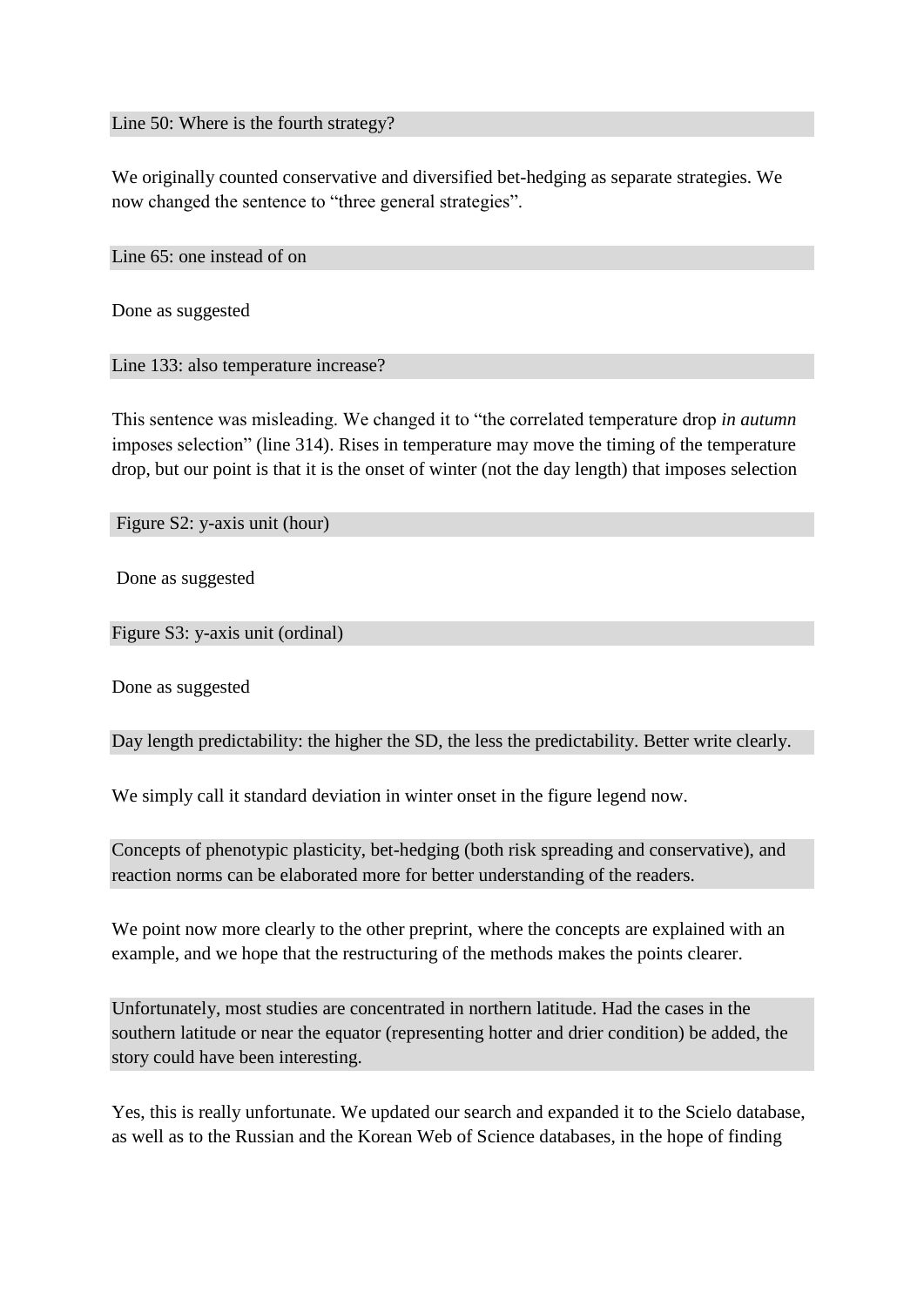studies from a larger geographic distribution. Despite our rather expansive search, we found no further eligible articles from the southern hemisphere.

Did the meta analysis consider obligatory or facultative diapause? Although the concept of facultative diapause is a loose one, a little bit of description and defining the inclusion criteria in the study based on the separation could be better. When you are drawing a conclusion on the diapause, telling specifically which diapause you are referring to makes things clearer.

As we understand it, obligate diapause means a transition to diapause regardless of environmental conditions, while facultative diapause means that the decision to diapause depends on environmental conditions such as day length. Because we searched for studies on the effect of day length on diapause, our search was implicitly biased to facultative diapause, but we did not actively exclude obligatory diapause from the meta-analysis. In fact, we think that the dichotomy between obligate and facultative diapause is a bit artificial, and better represented as continuum of strategies. A reaction norm that goes from 0% diapause under long days to 50% diapausing offspring under short days would be halfway between a fully obligate and a fully facultative diapausing strategy (see also phenotypic variance axis in our other preprint). It would be reasonable to expect that the degree of obligate vs. facultative diapause (i.e. the amplitude of the reaction norm) depends on environmental conditions, but we found only very few such highly canalized reaction norms. Of course, a species known for its relatively weak photoperiodic response would not be selected for experiments on the influence of day length, so this might be reflecting study bias. We now mention the lack of obligate diapause explicitly in the methods section (line 254-256), and also mention it as alternative strategy in the discussion (line 359).

Bet hedging is generally a more appropriate explanation for those conditions having temporal variation in resource availability or unfavorable living condition, and that generally increase the geometric mean fitness by reducing variance among the individuals. One such interesting case is the phenomenon of prolonged diapause. In such cases, individuals from the same cohort emerge in different years. Although out of the scope of the study, if insects considered in the meta-analysis represents such cases, a separate explanation might add an interesting element.

Yes, we agree that this is an interesting alternative bet-hedging strategy, and we now cite it among a few other alternative strategies in the discussion (line 358).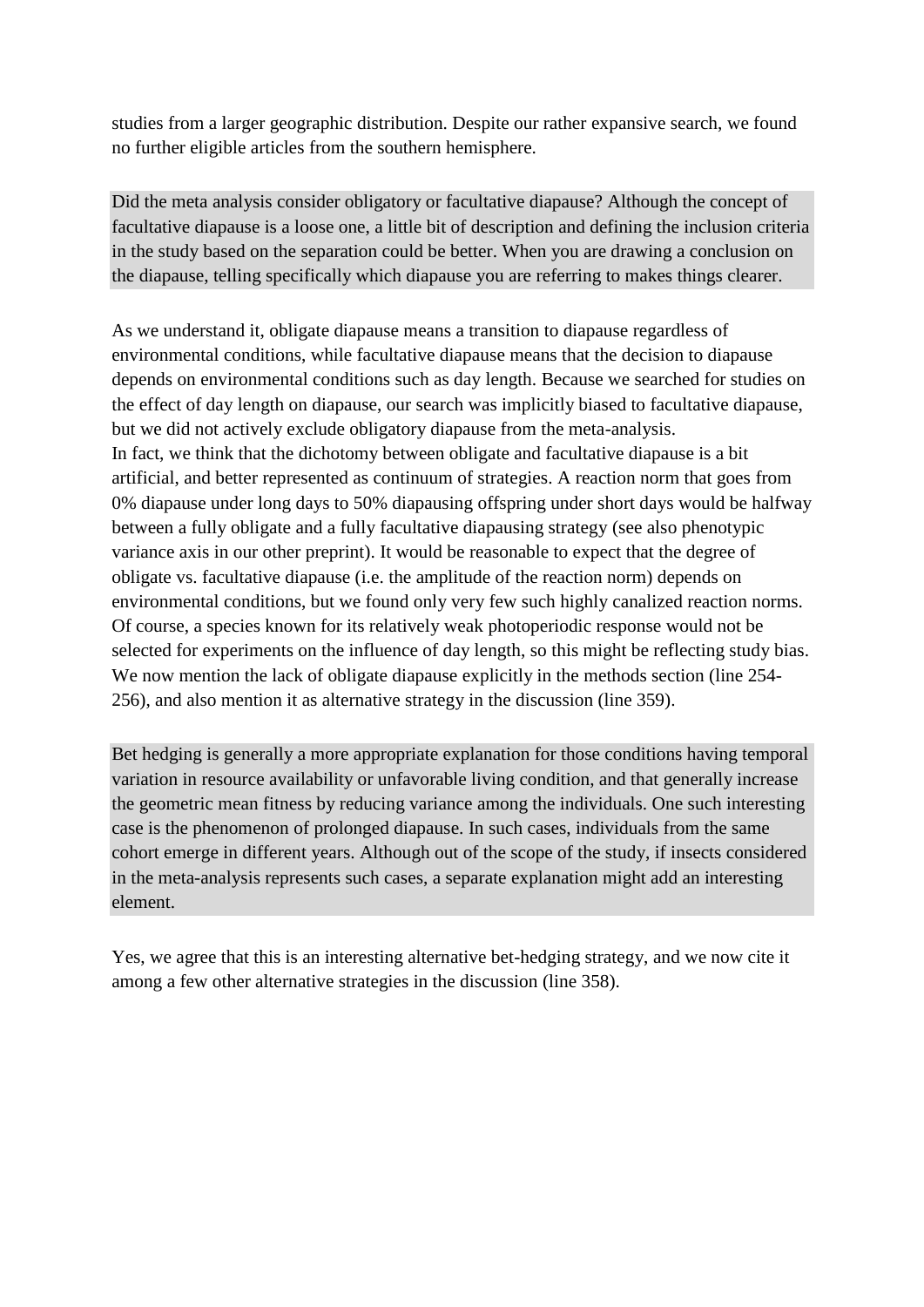# **Reviewer 3:**

# **Abstract**

L4: It is not clear what the authors mean by "*traits* that regulate phenology". To my understanding, climate change acts on one side on environmental cues and on the other side it exerts a selection pressure directly on phenology (i.e. on the diapause inducing thresholds for example). The use of the word "*trait*" is a bit awkward in this matter.

We agree and we rephrased it throughout the manuscript

# **Introduction**

L28-30: It may not always be the case because of the diversity of the environmental conditions an organism has to match. For example, if a predator species shifts its phenology to match new temperature cycles, it might become mismatched with its main prey that does not necessarily have the same response to climate change. Therefore, a change in phenology is not always adaptive and does not always increase fitness. I am aware that this is not the main focus of your article, but you may want to temper a bit this sentence. I think this point is discussed in Visser & Gienapp 2019 that you cite. You can also have a look at Thackeray et al. 2016 and two of the recent papers I contributed to: Damien & Tougeron 2019 Current Op. Ins. Sci. and Tougeron et al., 2019, Ecol. Entomol. in which we discuss these mismatch issues.

We rephrased the sentence ("clearly" to "can generally") and added your Current Op InsSci article to the references (line 28).

L30: I suggest replacing "they" by "such phenological shifts" or a similar wording.

Done as suggested.

L33: Same comment as for the abstract concerning the use of the words "compound of traits" here. Phenology is not really a compound of traits; however, you could say that traits vary with phenology and therefore any change in phenology can affect the organism's "trait syndrome".

Rephrased (line 32).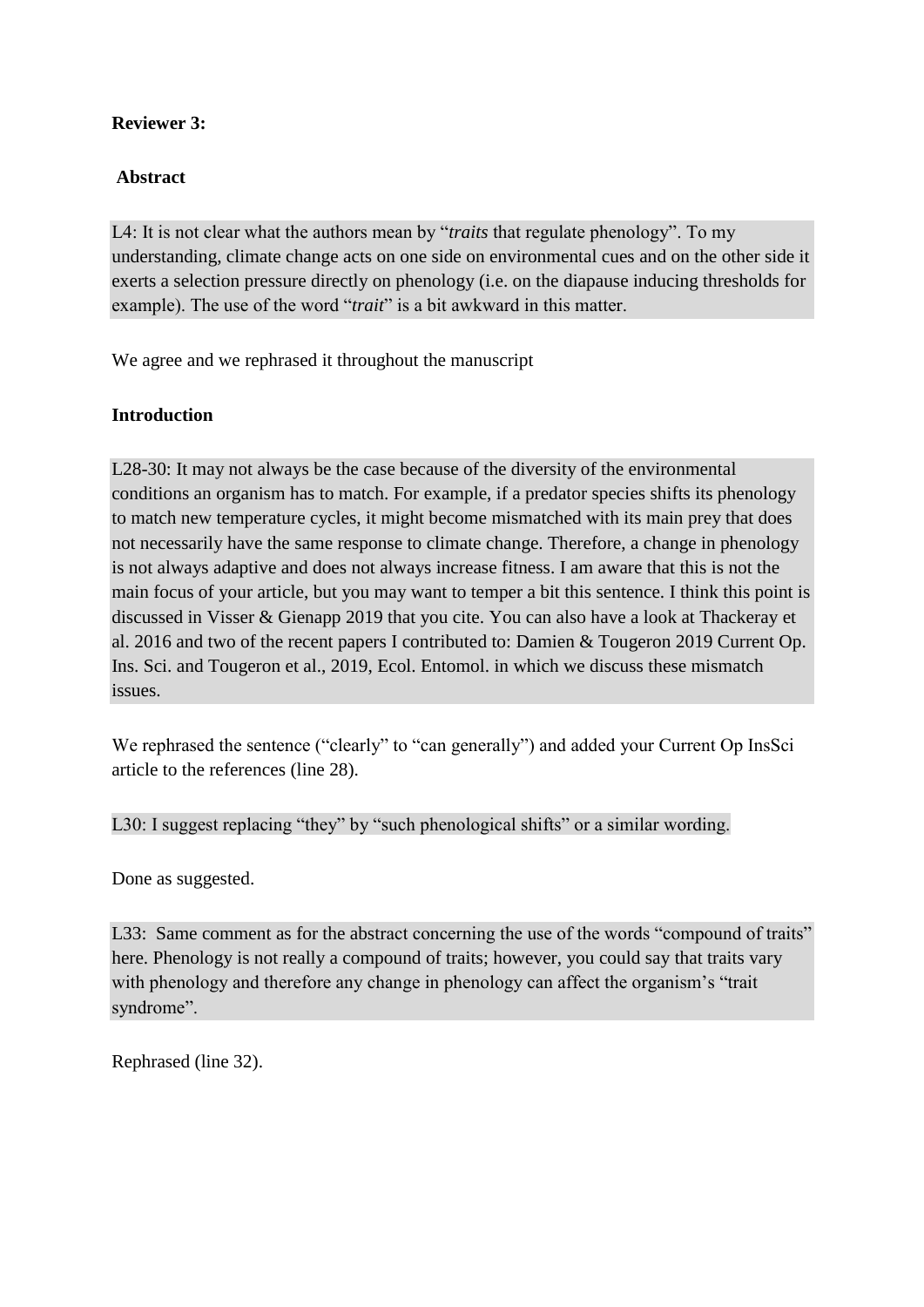L36: Well, see comment just above. It is up to you presenting potential phenology mismatches at this point of the introduction, or before as I suggested. Again, phenological mismatches do not necessarily select for covarying phenologies, except if the interaction strength between a couple of species (e.g., highly specialized predators or parasites with prey or hosts) is stronger than the pressure exerted by the abiotic environment shift.

We toned this down as well, and speak of potential selection against phenology shifts instead of selection for covarying phenology shifts.

L38: Just a quick thought that you may or may not want to include in the text: novel photoperiod-temperature combinations might also affect sleep patterns in animals, including insects.

Yes, good point. Although this is implicitly included by referring to the article by Dunbar & Shi, we now include a further reference (line 37).

L40: Suggest rewording to something like: "relying on mistimed/novel cues for developmental plasticity may then …".

Done as suggested.

L50, minor comment: I would say three general strategies: Evolution, Plasticity, Bet-hedging (and the latter is made of two sub-strategies).

Yes, changed as suggested.

What about adaptive coin flipping? This strategy is relevant to consider in the case of diapause and in the context of changing environments (because predictability is decreasing).

Adaptive coin-flipping is by most authors considered as a special case of diversified bet-hedging, see e.g. Childs et al. 2010 [\(https://doi.org/10.1098/rspb.2010.0707\)](https://doi.org/10.1098/rspb.2010.0707). Starrfelt & Kokko 2012 (dx.doi.org/10.1111/j.1469-185X.2012.00225.x) also treat a binary, coinflipping case to explain bet-hedging theory. In fact, our entire concept based on binary polyphenisms is about adaptive coin-flipping. We indicate now more clearly that we understand diversified bet-hedging as the Bernoulli (i.e coin-flipping) variance in the methods (line 92).

L56: I wonder if the use of the term "polyphenism" would be more appropriate here instead of "binary traits".

Yes, we agree, polyphenisms is a better word.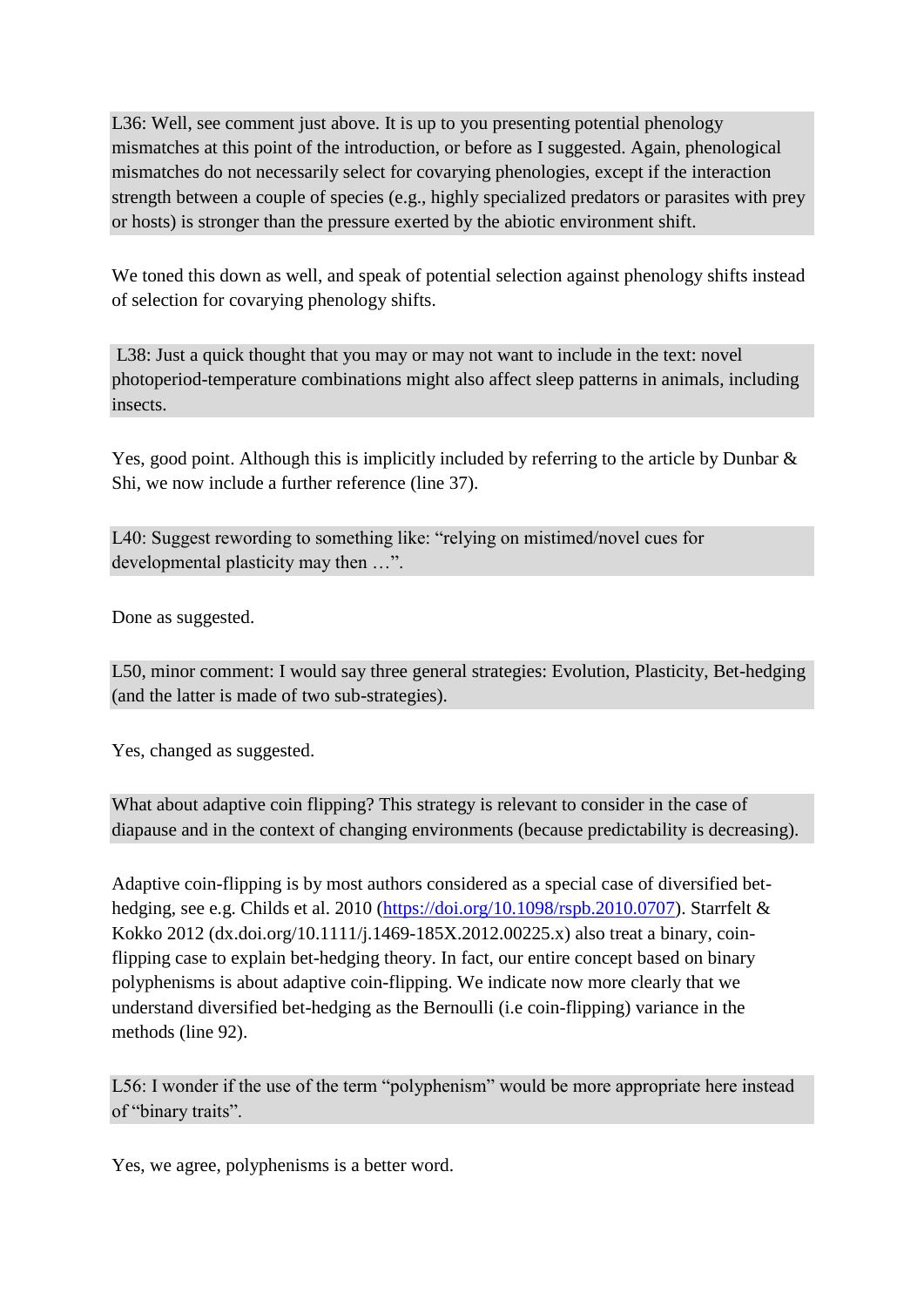L65: Replace "on" by "one"

Done as suggested.

L62 and Fig. 1B: I do not get what is the "responsiveness". I also do not understand the top mid figure, how is the pattern not a steep curve? Is the red curve representing the mean reaction norm at a population scale? Is it at the individual scale? I think this figure would be easier to read and to understand if it was accompanied with a concrete example of a binary trait (e.g. germination …).

We have restructured the methods and we link now more directly to our other preprint. We hope that makes the explanation clearer.

L78: Precise if you are working on winter diapause only, as you say "overwinter". Summer diapause also exists but responds to different mechanisms as winter diapause (and is far less studied).

We now explicitly mention winter diapause (line 62).

L86: What exactly do you call "canalized" phenotypes? In the case of diapause, it could be species with obligate diapause strategies or univoltine populations in more northern (cold) climates where no variation in diapause timing is expected, no matter environmental variations, because it would be "too risky". Am I right? If so, did you exclude studies on such populations in your meta-analysis?

Entirely canalized phenotypes are, as we define it, obligately diapausing or obligately developing strategies. They would be flat at 0% or 100% diapause, i.e. not react to day length changes. Univoltine populations that have a sharp increase in diapause at a certain day length with no variation, on the other hand, are not canalized, but highly plastic phenotypes (with no temporal variance, i.e. no diversified bet-hedging). This timing of the switch could be such that it makes use of the full season (arithmetic mean optimization), or it could be earlier to avoid risks (conservative bet-hedging).

We did not exclude canalized strategies, but our search criteria were somewhat biased against them (see comment to reviewer 2). As for changes in voltinism patterns, these are best studied in butterflies, but the reliable butterfly studies do not extend far enough into the north (Fig. 3A,B), so we did not consider them. We did add changes in voltinism as alternative explanation to the discussion though (line 358).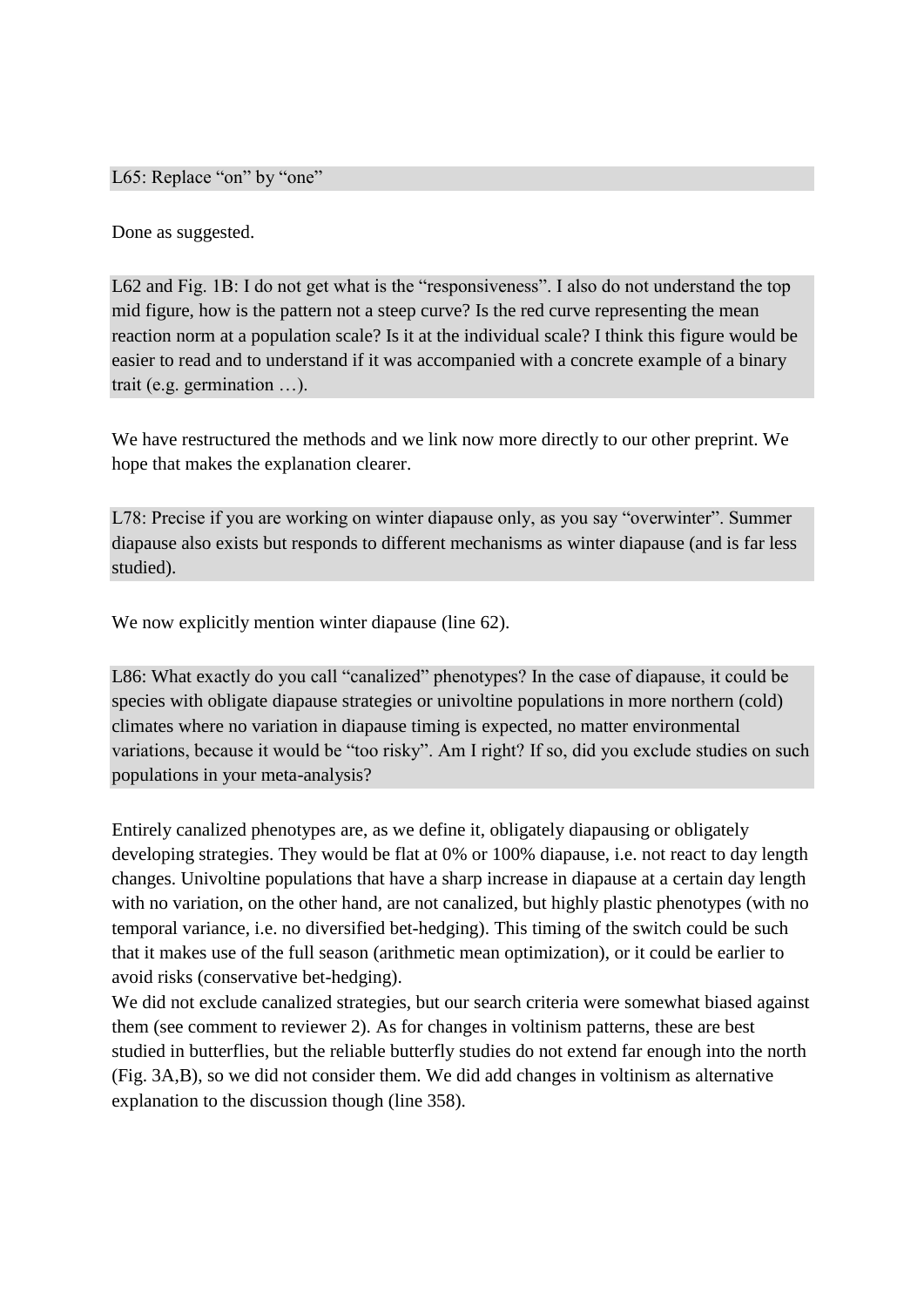L94: This is the first thing you present in the results section. I think it should be put before your 3 "main" hypotheses.

We restructured the section, it comes first now.

## **Results & Discussion**

L102: Please clarify what "inflection point" means here. +48.45 min of what per 5°C? I think it is daylength, right?

We replaced inflection point by critical day length throughout the manuscript. The critical day length was originally thought to move by ~1 hour in day length per 5 degrees latitude. Our analysis corrects this to 48 minutes per 5 degrees latitude (min/5°N)

L114: This is actually the first mention (with L94) of the critical day length in the manuscript. This is a notion that I think is worth to be mentioned earlier in the introduction.

See comment above.

Figure 3 is really helpful to understand the results. Great job on it. Letters A, B, C and D are missing from the panels. What are the units for mean diapause timing and mean winter onset?

Thank you. We now added letters and units to the figure.

L153: Yes, it is clear that a lot of factors have to be considered when assessing species vulnerability to climate change: capacity to adapt thermal tolerance ranges seems to be one of the most important factors.

We rephrased that sentence, and now only talk about past adaptation, not about future vulnerability. The thermal tolerance is discussed a few lines further up (lines 327-333). It would be great to have data on thermal tolerance ranges for each population, but this data is unfortunately not available. Similarly, it would be nice to have data on the temperature plasticity of the photoperiodic response, but that would require multiple temperature treatments in addition to multiple day length treatments. We found no studies with such data for multiple populations, except for three smaller studies we mention in the conclusion (line 417).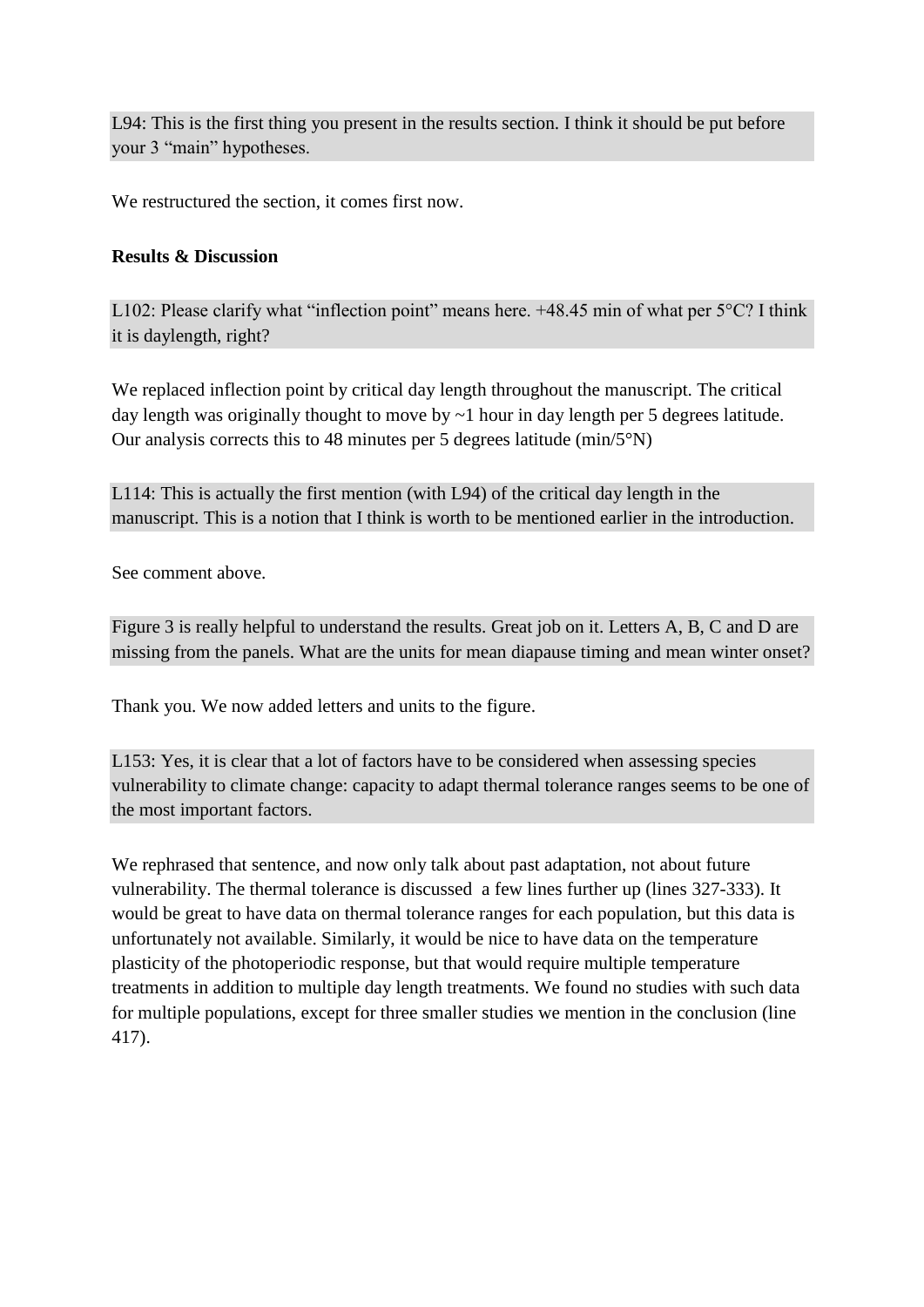L173: Are you able to provide more information about the species that seem to be concerned by diversified bet-hedging diapause strategies? Maybe these species are rare because they have a common pattern such as maybe a very particular biological trait (e.g. are they all parasites? Are they all climate specialists? …).

There are multiple possible posthoc-tests that could be done, including e.g. a correlation with the stage in which diapause occurs (larval, pupal, transgenerational), the trophic level, latitude or mean winter onset. Despite our large sample size (458) the effective number of samples for such contrasts is, however, quite low if we consider the phylogenetic and clustering of the data. We therefore decided against further formal testing. The species in which reaction norm variance correlated most strongly with variance in winter onset were: *Drosophila lacertosa, Chymomyza costata, Aedes albopictus, Nasonia vitripennis*  and *Haplothrips brevitubus*. The prevalence of dipterans (3/5) is not suprising given the high number of studies on this species, and we see no other common attribute.

Diversified bet-hedging is most likely to occur in insect populations that live in mild winter climates. In my experience, insect mothers from these climates only produce a part of their offspring that will enter diapause, the other part will remain active throughout winter. Of course, it is tricky to distinguish between true bet-hedging and intrapopulation variation (i.e. genetic polymorphism of mixed pure strategies that are maintained by balancing selection). Maybe you want to have a specific look at sampled populations from southern France, Spain, Italy, Florida, etc. to see if they are more likely to use diversified bet-hedging strategies.

This remark appears to address obligate development vs facultative diapause as bet-hedging strategies. We agree that the decision for obligate development or facultative diapause should depend on the amplitude of environmental conditions, i.e. winter severity (see also discussion of the phenotypic variance axis in our other preprint), but as mentioned above, this kind of bet-hedging is something we cannot directly test with the data at hand. Nevertheless, we checked for a potential relationship between variance in the timing (i.e. variance composition) with winter onset, assuming that early winter onset correlates with severe winters. We detect no trend in the data, but populations from that far south are rare. Of course, populations from tropical regions should not diapause at all, but these were usually not sampled in the studies we considered.

## L177: Please clarify why a variation in diapause intensity could explain lack of bet-hedging?

Intensive diapause and later spring emergence may constitute conservative bet-hedging, but we agree that this reference does not quite fit and removed it from the manuscript.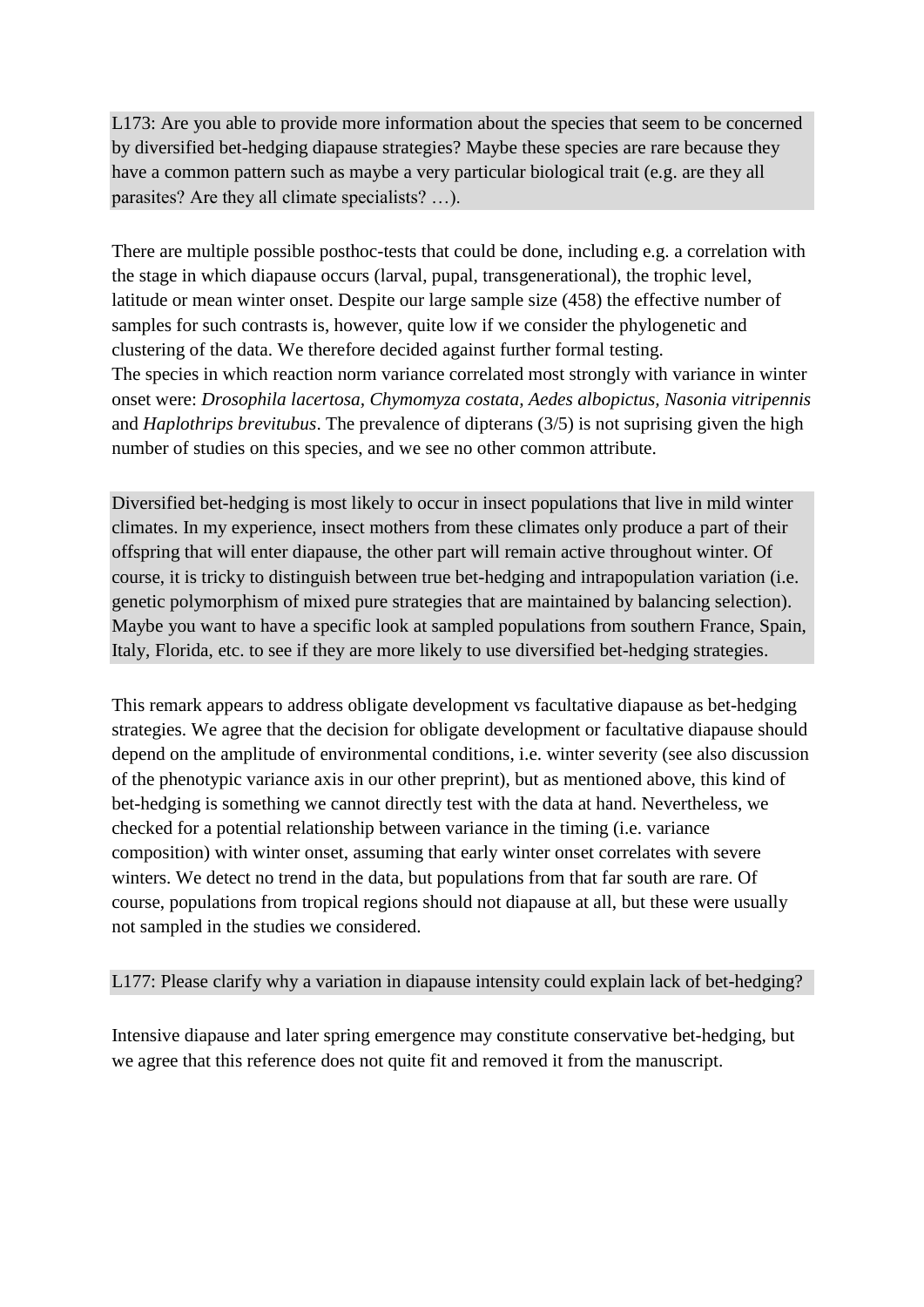L182: Yes, but it can still be adaptive as long as it allows the organism to stay within the range of environmental conditions it can support, right? All it does is to slow down genetic changes.

The logics in our sentence were flawed and we rephrased it (lines 361-365).

## L183-185: But in this case it would allow selection on plasticity.

We are not sure we understand this remark. Possibly this is because the general framework (plasticity and bet-hedging as opposing ends on a continuum) was not entirely clear? The point of this statement is that there is too much (maladaptive) plasticity, leaving no room for bet-hedging responses. We hope that restructuring the methods made things clearer.

L186-191: How did you make sure you did not consider obligatory diapause or univoltine populations in your analysis? Both strategies are typically considered as conservative bethedging strategies because entering diapause is always the safest strategy.

See comments above, obligatory diapause was too rare to be considered.

#### L208-209: See my comment on this point above.

We rephrased the sentence (line 395) and added the limitation that it only is valid for species that measure the same cue (day length).

L216-217: Yes, and it is likely that selection favors bet-hedging strategies in a changing but unpredictable climate context.

We removed the whole paragraph as it did not fit well to the manuscript.

L235: and also, by considering species interactions in their capacity to evolve and to shift in phenology.

Thank you, we added this to the conclusion (lines 417-418).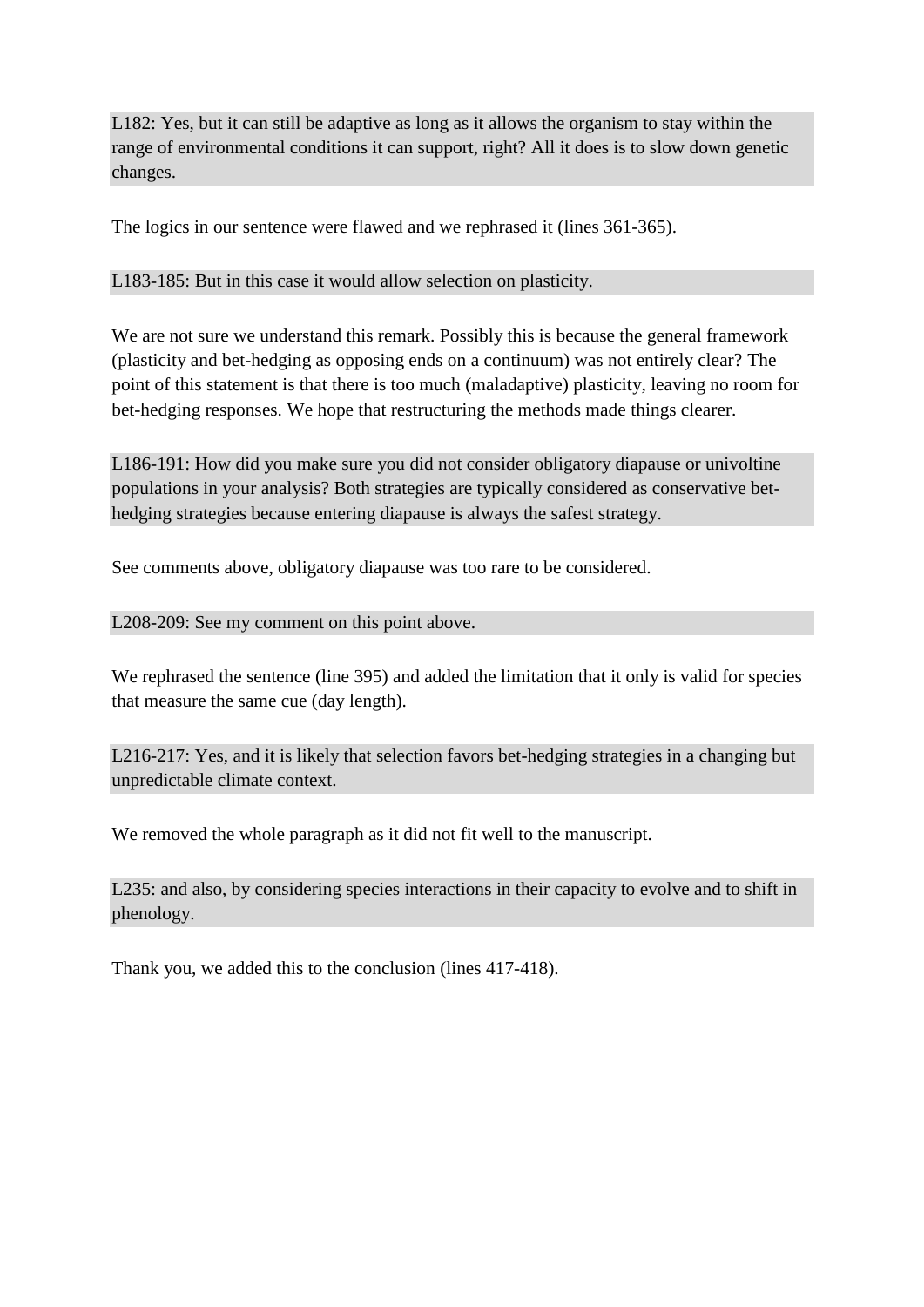General comment: What about the possibility of considering diapause termination timing instead of diapause onset? Or both at the same time? It is suggested in the literature that diapause termination might be more affected by rising temperatures because a lot of species require a frost period to end diapause. Would the same reaction norm patterns be expected if considering diapause termination?

Yes, the theory is the same, and we already did a short literature search for diapause termination in insects. While there is less data available than for diapause induction, a metaanalysis on this topic might be possible, but it really is a project on its own. It might be much more fruitful to perform a meta-analysis on the diapause termination of trees though as there is much more data available (including lab studies).

# **Methods**

L257: How "winter onset" was determined? What says it is winter at a given date?

I honestly only superficially went through the data collection methods and the data analysis process because I am not sure I have enough expertise in meta-analyses. Supplementary Material seems complete and allows replication by properly describing the methods used by the authors. Maybe another reviewer can provide more insights on this point than I do.

The determination of winter onset ( $5^{\text{h}}$  day of the year below 10°C) is now integrated in the methods section of the manuscript.

## **Reference**

L603-607: It would be appreciated to have an English translation of the articles' titles.

We now provide English transliterations and translations as recommended by the APA style manual (e.g. line 490-495).

If the article remains in its present form, please regroup all references at the same location  $(main text + Supp. Mat.)$ 

The article structure has been changed, but the references are now grouped.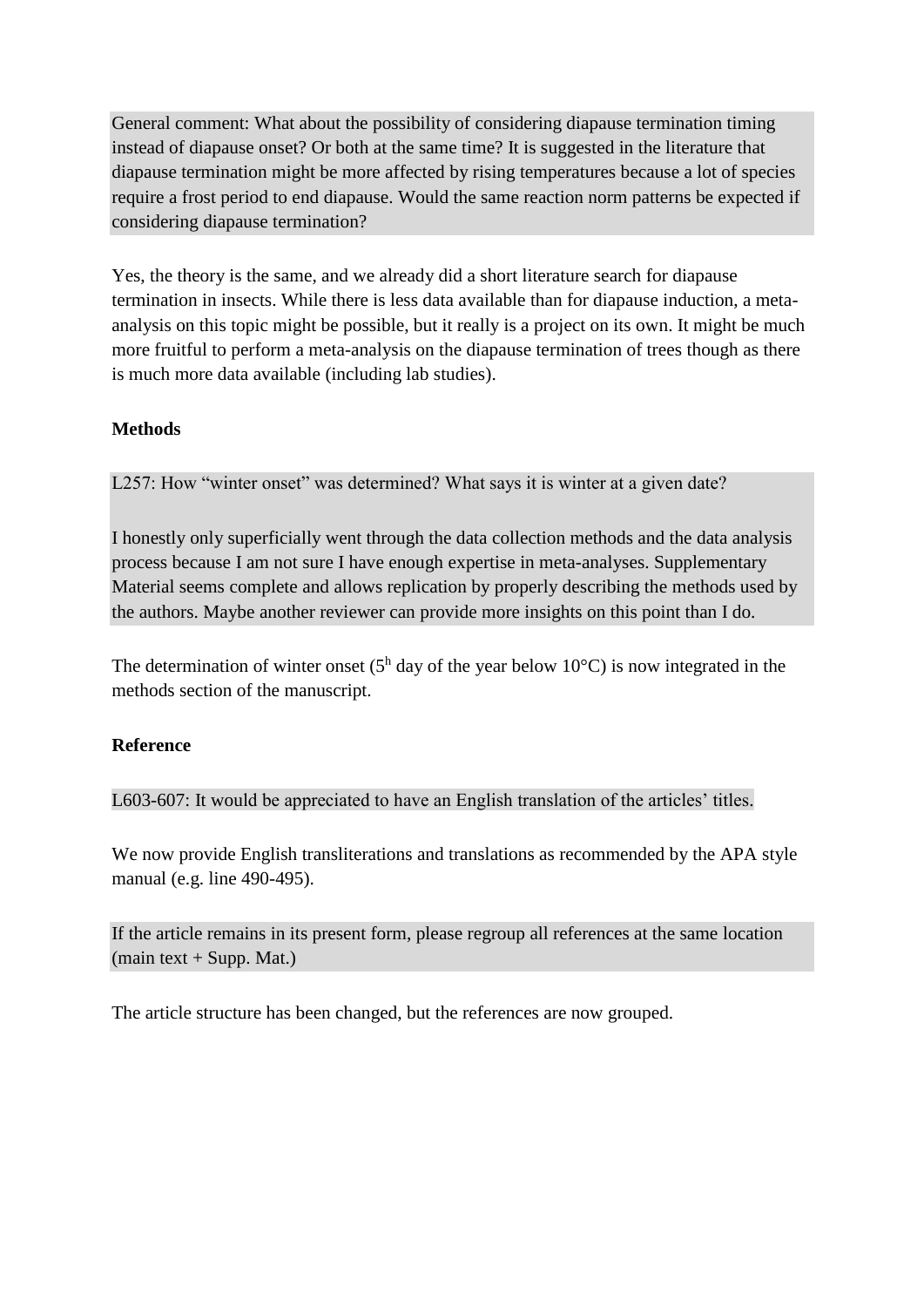# **Appendix: funnel plots**



Funnel plot of the **model: critical day length vs latitude.** Precision is estimated as 1/variance, which in turn is estimated from the credible intervals of the MCMC.



Funnel plot of the **model: mean diapause vs latitude.**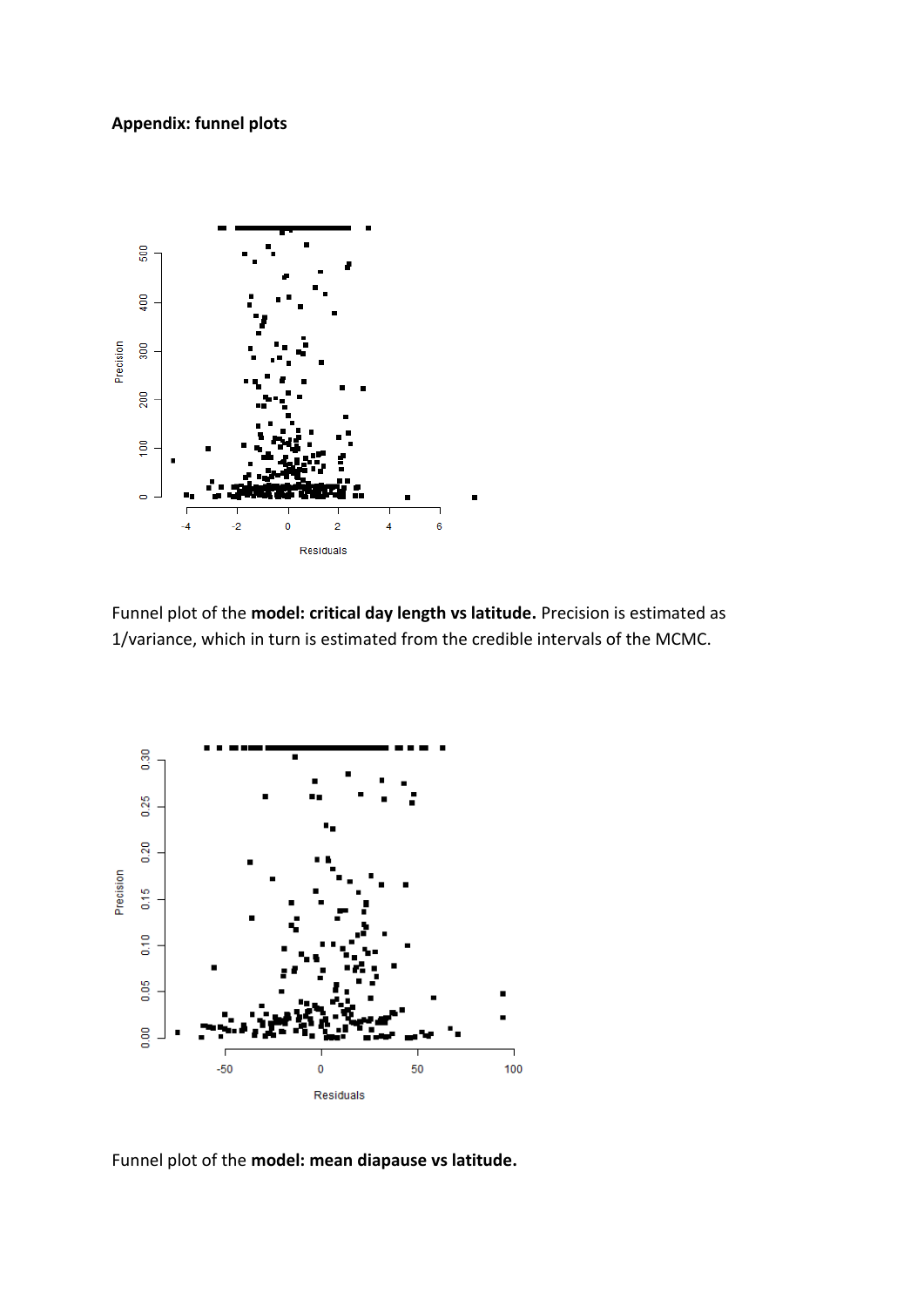

Funnel plot of the **model: mean diapause vs. mean winter onset.** 



Funnel plot of the **model: variance composition vs. standard deviation in winter onset**